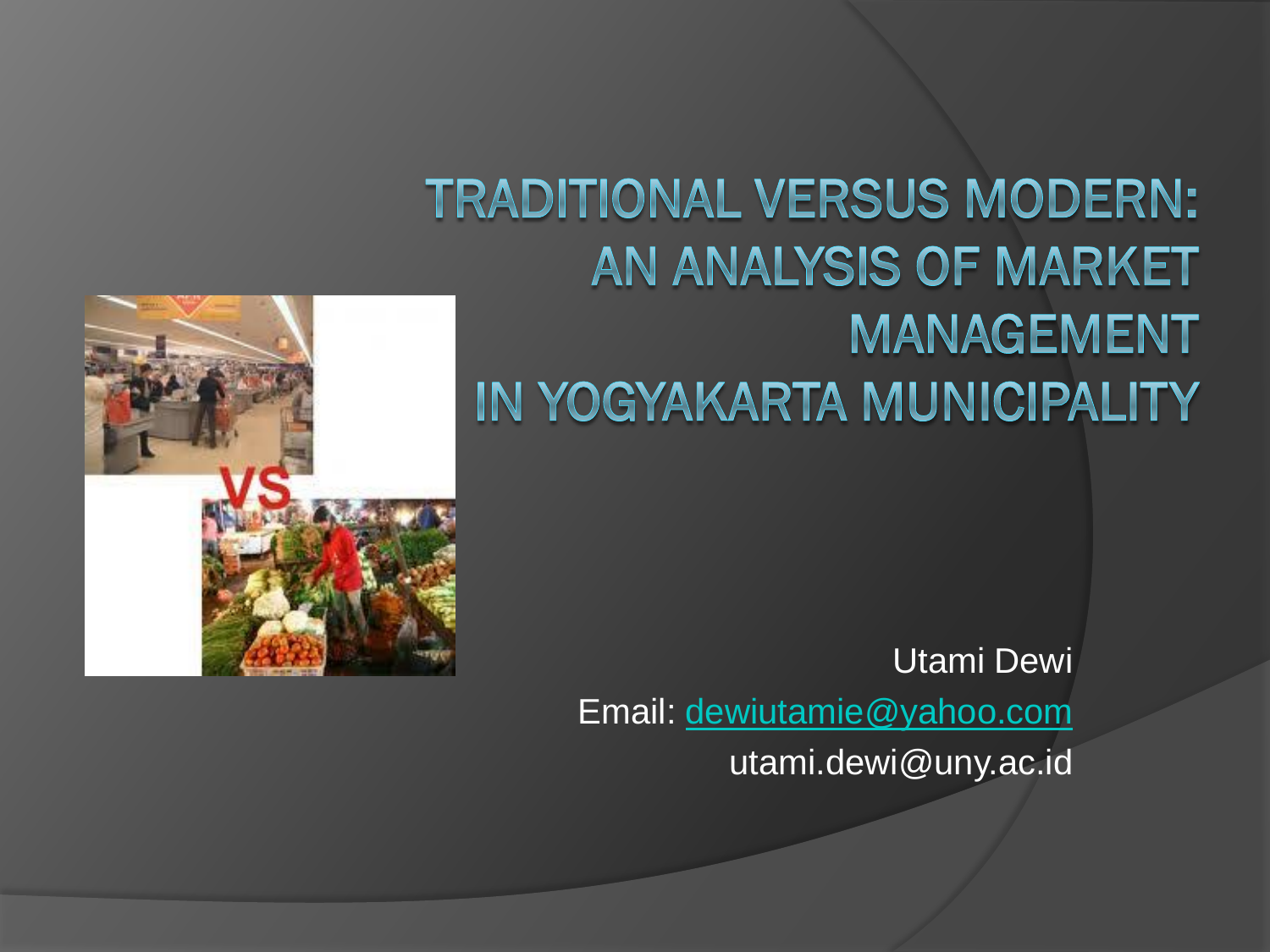## **Overview**

- 1. Introduction: Why market management is crucial in Yogyakarta municipality.
- 2. The condition of traditional dan modern market in Yogyakarta municipality
- 3. Local government regulations and their implementation
- 4. There should be willingness of local government to enforce its policies in order to develop traditional market to empower local traders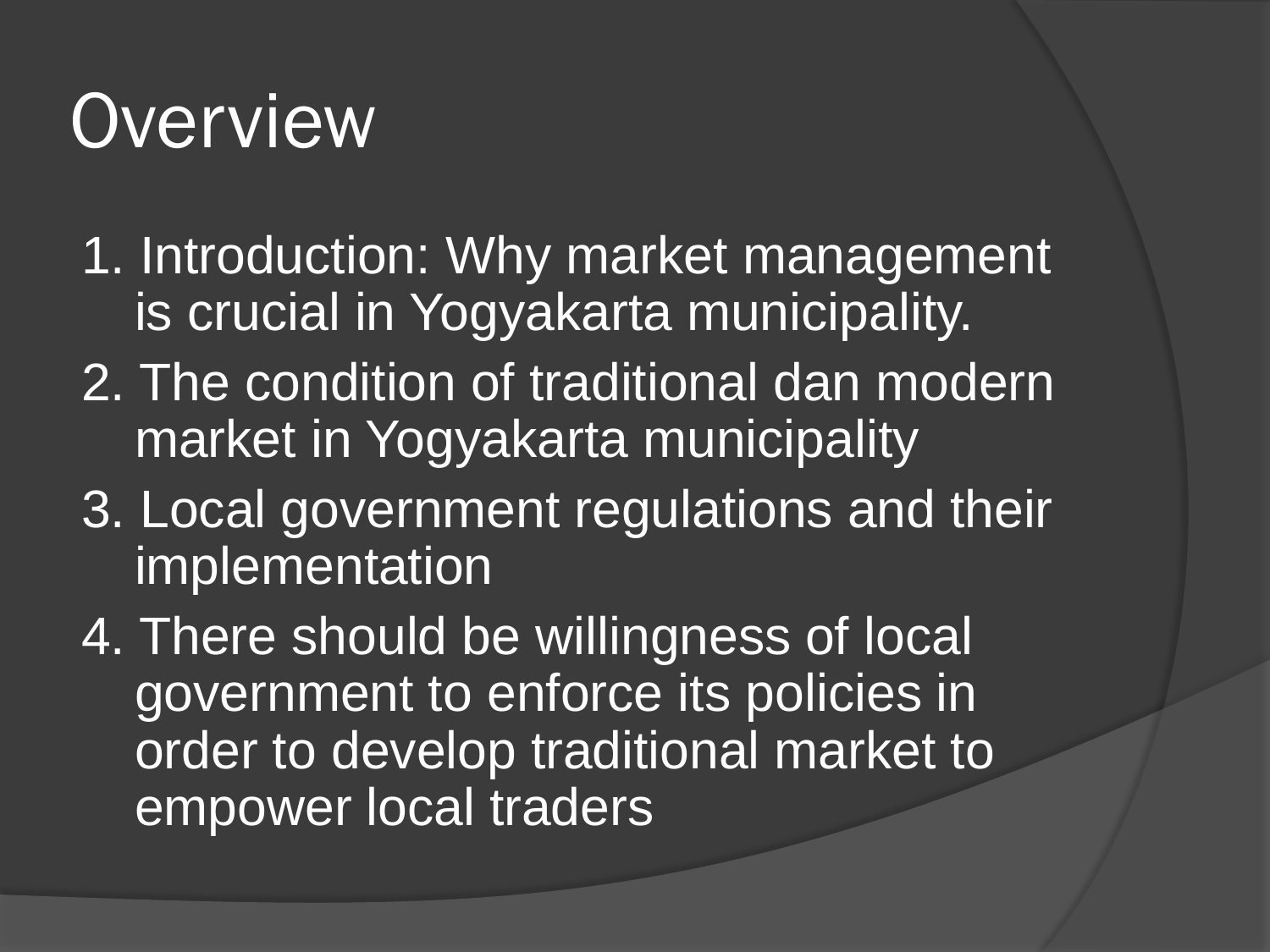#### Introduction

- The number of modern market such as supermarket and francise shops increase significantly recently in Yogyakarta.
- Many of them do not have legal trade lisences.
- Modern market occupies 31, 5 percent of buyers by reaching omzet of 2.5 billions each year while only 9.1 million/year for traditional market.
- **■** In fact, the omzet of traditional market decrease into 25,5 percent.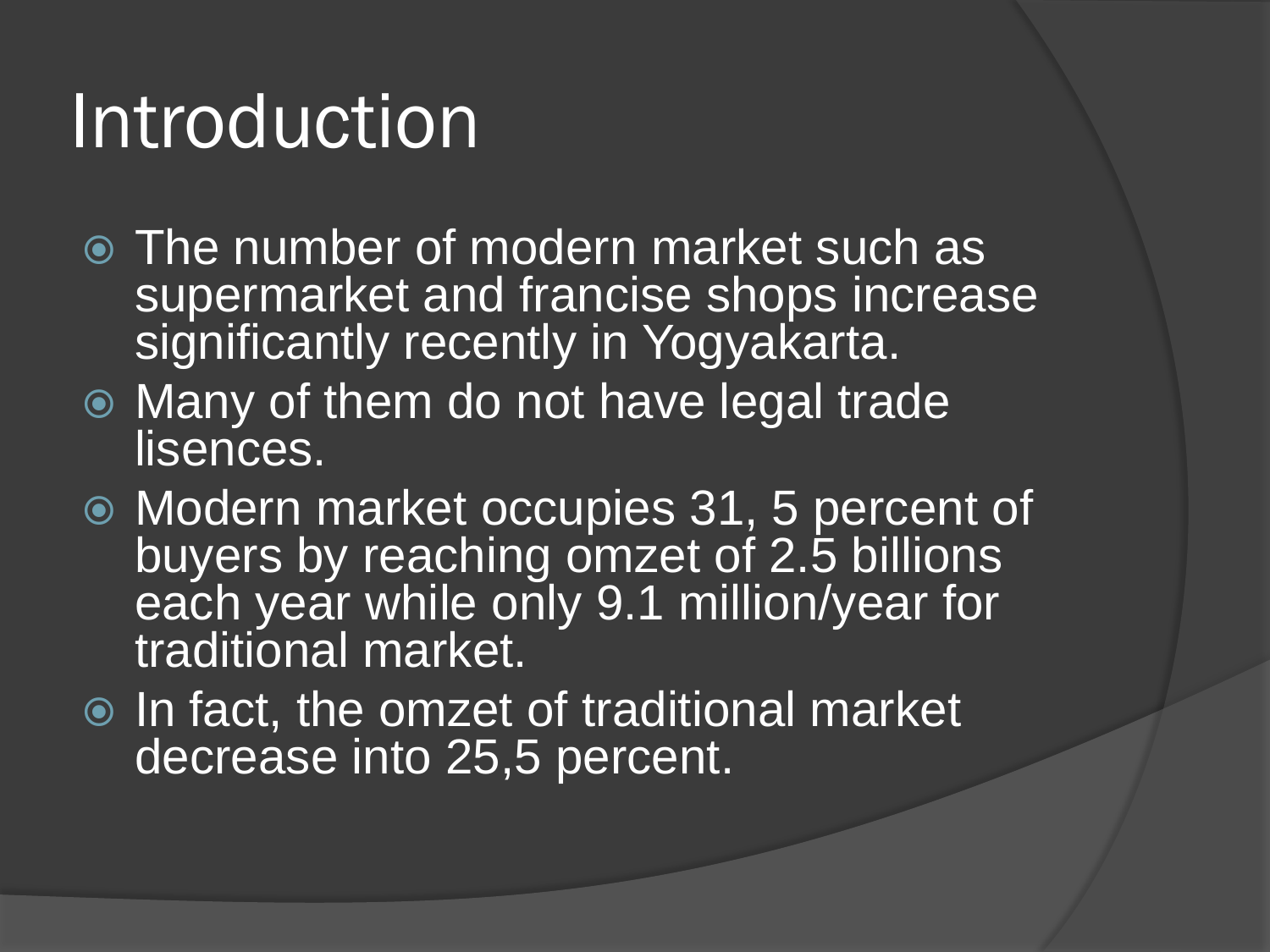## Why modern markets?

 Modern markets offer better services in terms of cleaness, readyness and friendlyness.



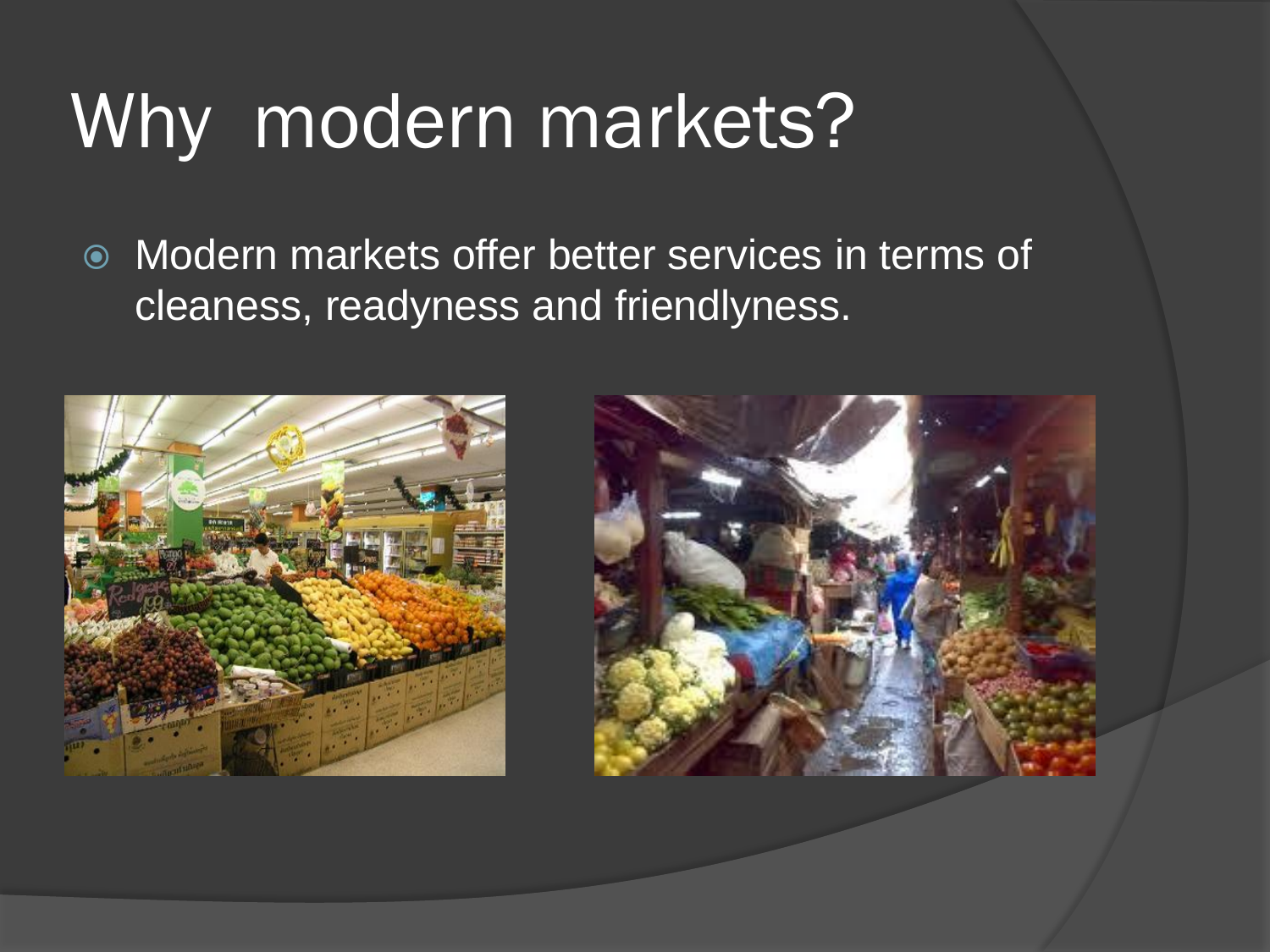### Why modern market?

- Modern market open until midnight.
- Franchise shops are easilily found in every places in the city.
- Modern market offer many discount prices for products and prizes for customers.
- Modern markets provide fix prices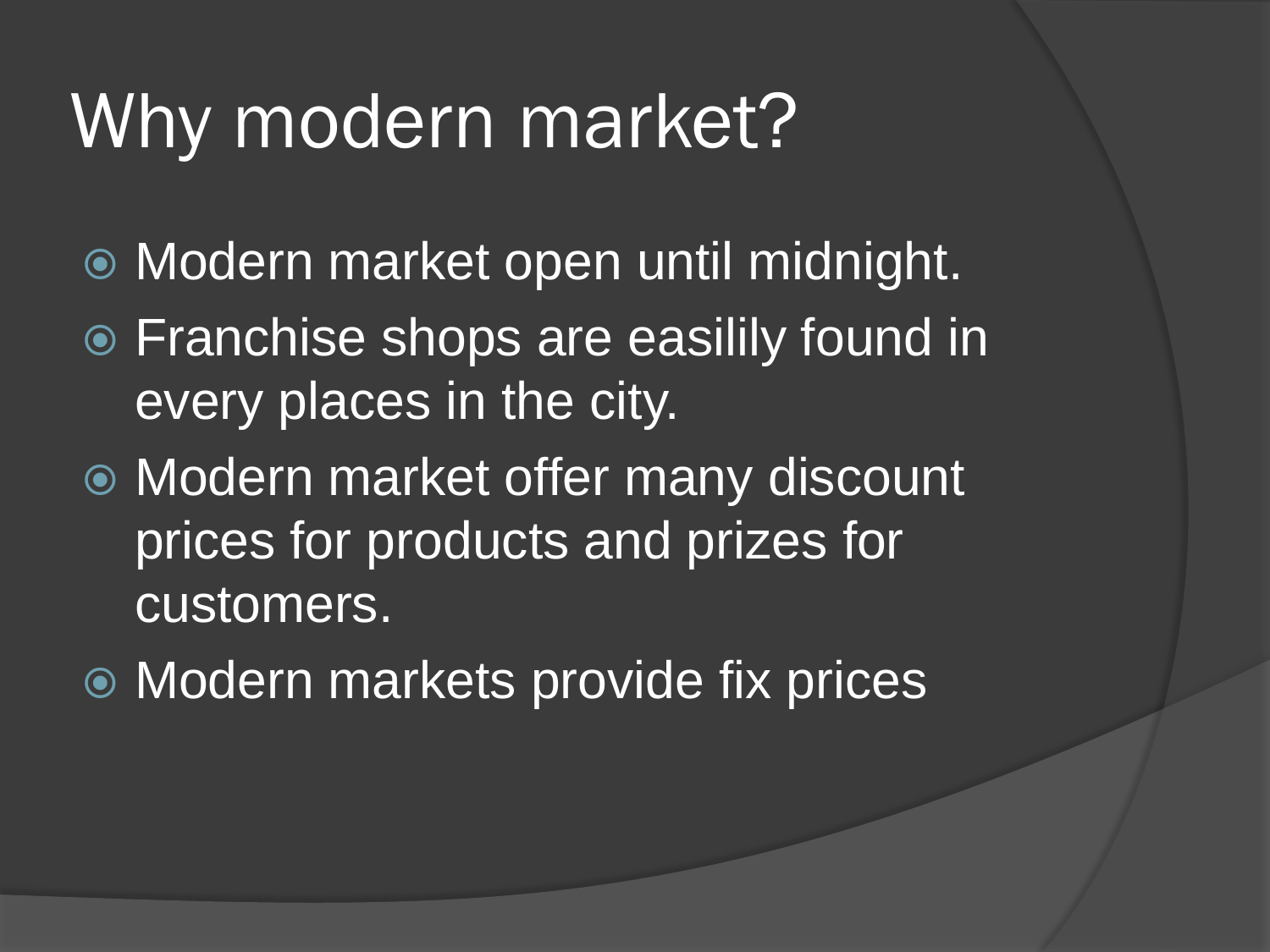# Government policies in Yogyakarta City:

- 1. Municipal Regulation No. 79/ 2011 on Limitation of Modern Market Operation.
- 2. Municipal Regulation No.33/ 2006 on Trade Lisence.
- 3. Local Government Regulation No. 18/2001 on Modern Market Trade Lisence
- 4. Promote traditional markets by giving prizes for buyers
- 5. Modernize traditional markets by reconstructing the building and implementing modern management system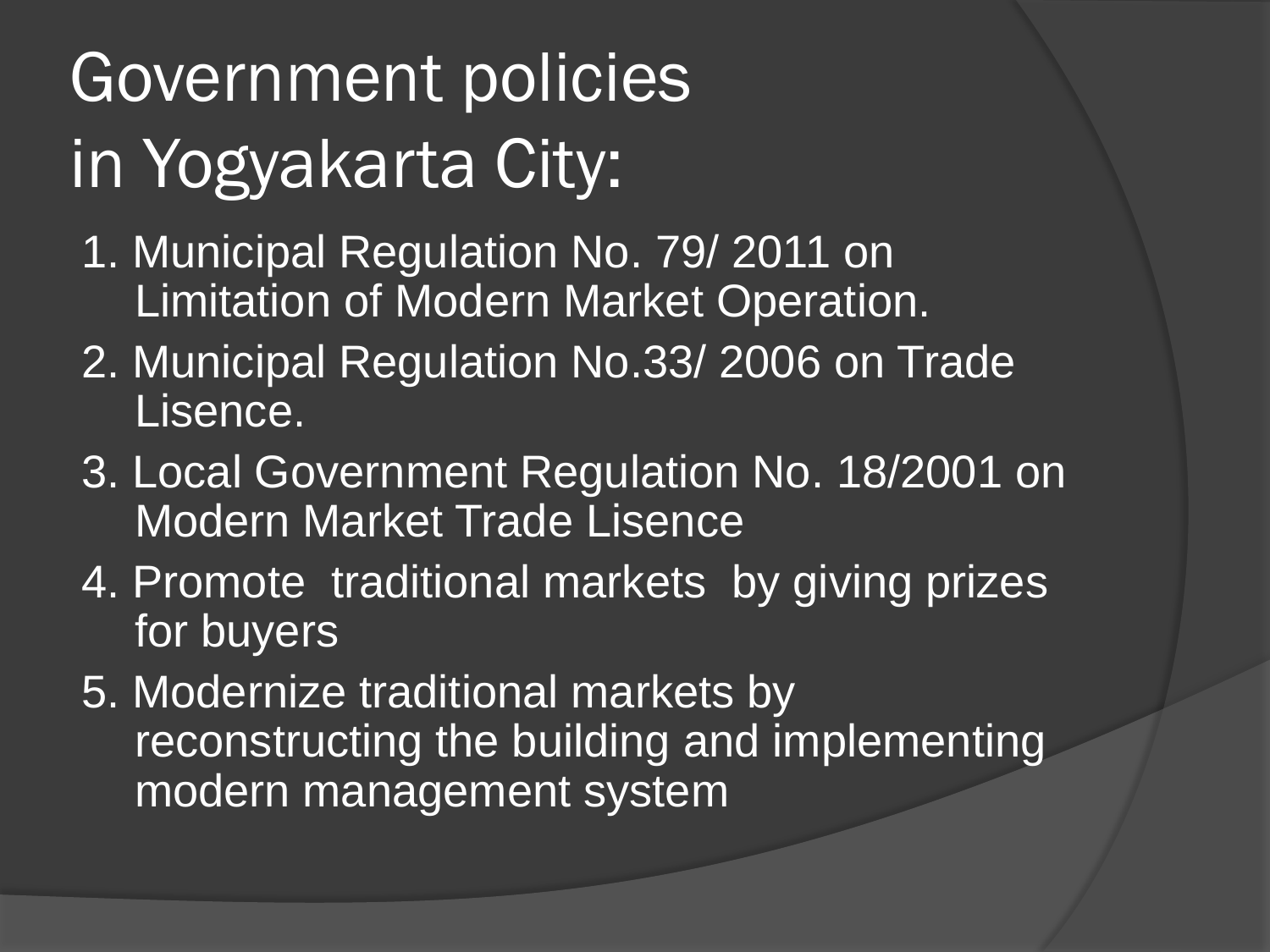### Municipal Regulation No. 79/ 2011

- The government of Yogyakarta Municipality regulate the number of modern markets in Yogyakarta City
- The aim of this policy is to limit the number of modern markets in Yogyakarta City. It is only 52 of them in maximum.
- The location of modern market is minimum 400 metres from the traditional markets.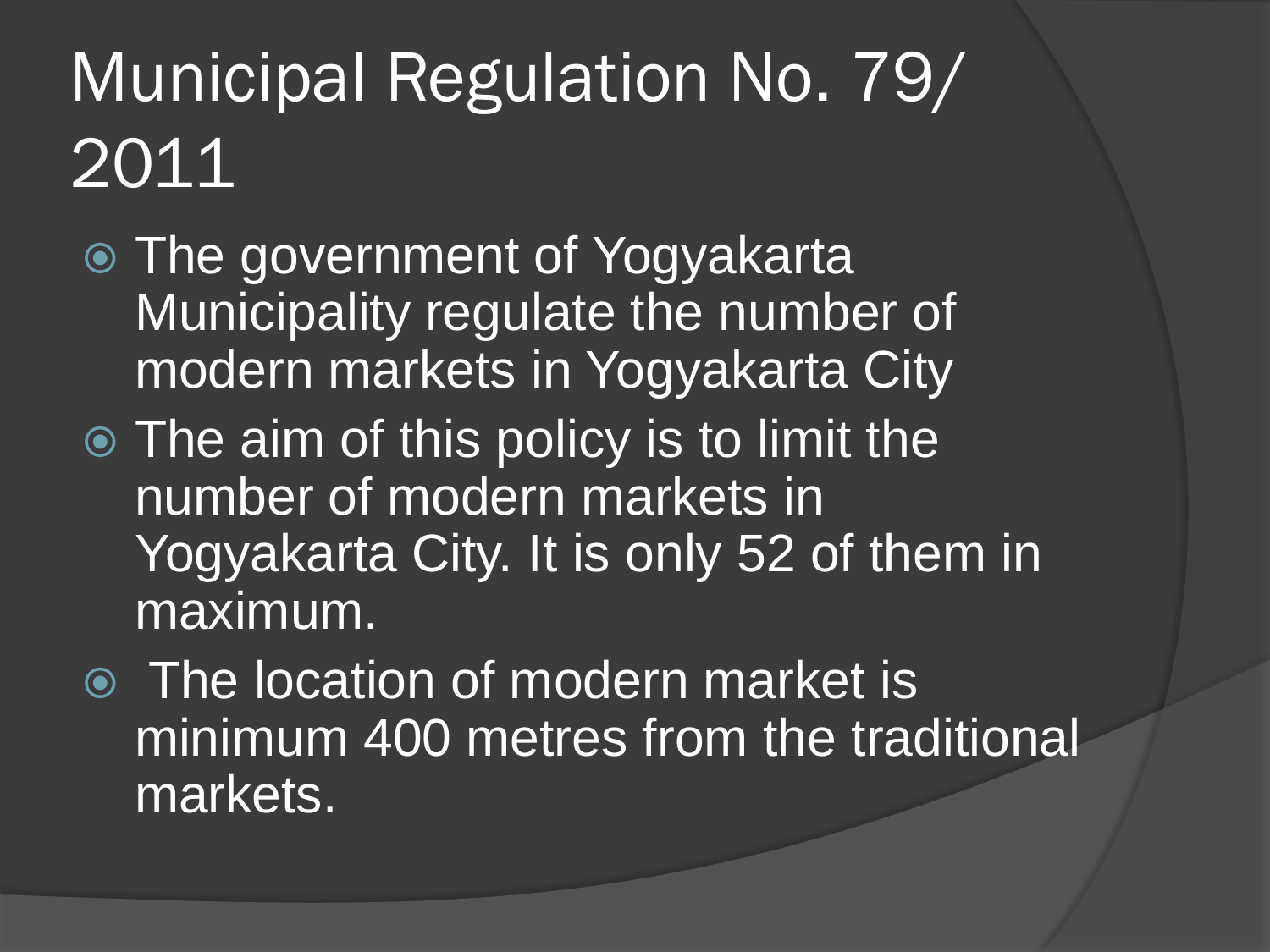#### However,

- The total number of modern markets in Yogyakarta City are more than 52.
- Many of them (19 modern markets) do not have trade lisence. (as mention by Chang Wendryanto, the Head of Commisison A of Local Level Representative Assembly).

 The distance between modern market and traditional markets is so close (not more than 400 metres)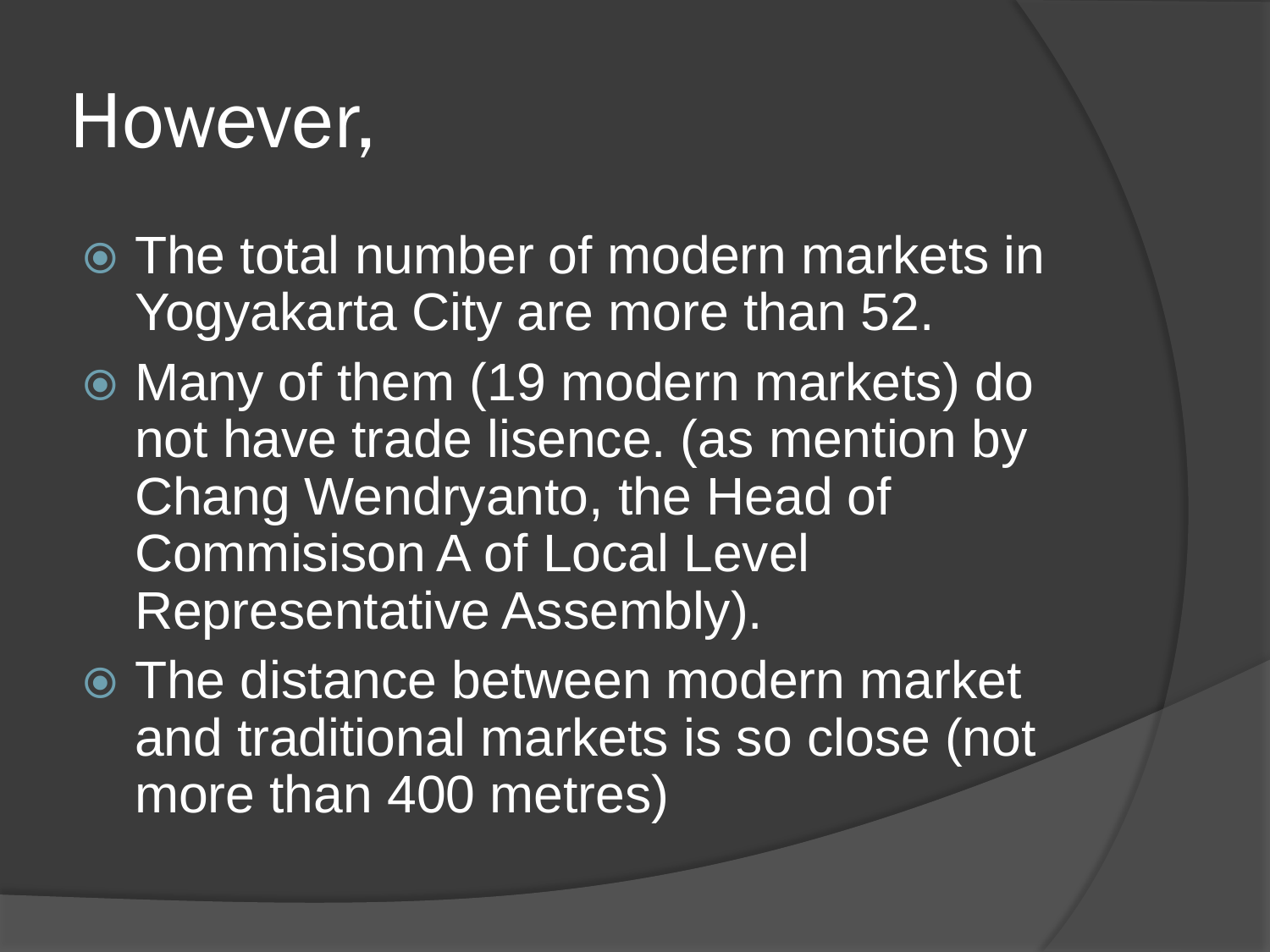# HINDRANCES OF POLICY IMPLEMEN TATION

- 1. Many modern market (franchise) use individual lisence
- 2. Some of them established before the policy exist
- 3. The lack of local government monitoring
- 4. The lack of law enforcement especially giving sanction to modern markets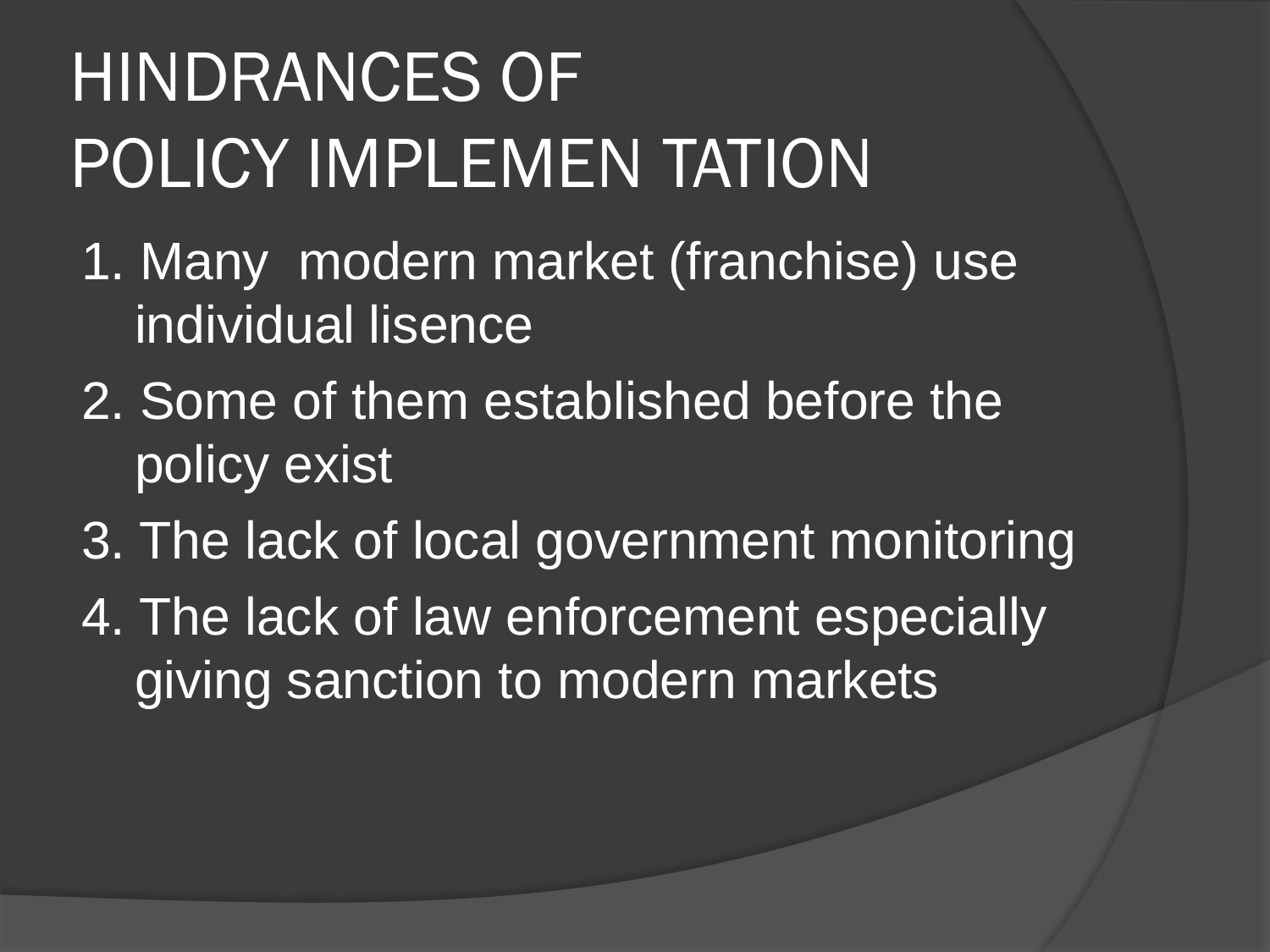### Conclusion:

- Although there are several policies to develop fair trade for traditional markets and modern markets, it seems that modern markets develop more rapidly.
- There are many problems related to law enforcement.